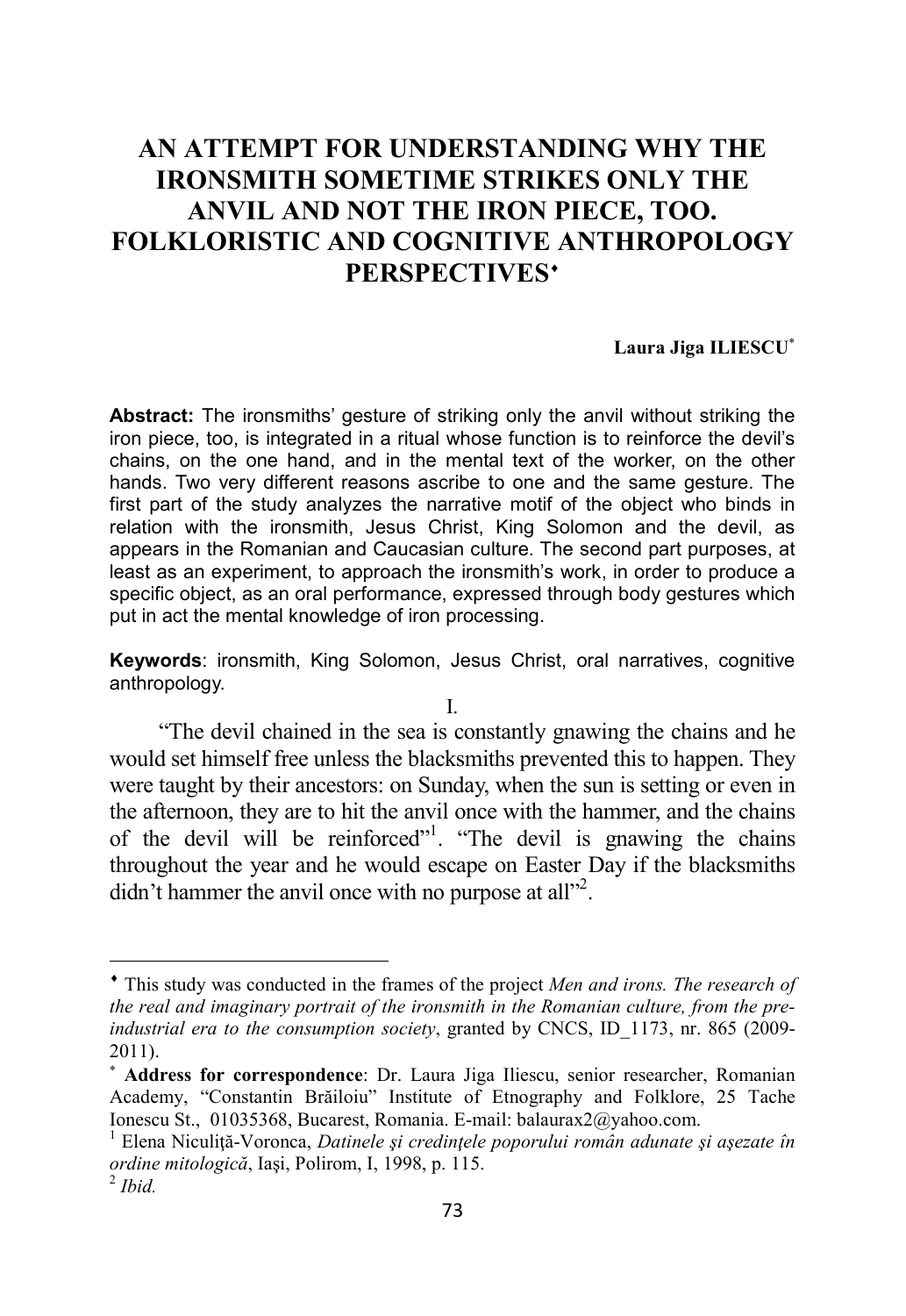… Christ came on Earth; then He descendent into hell and took out Adam's book and all the souls in hell. And Scaraoschi had prepared a chair for Him to sit on and never to stand up again. When He was invited to sit down, our Lord said: You sit first, as I don't know how to do it. And the devil sat down to show Him. Then Christ, our Lord, blessed him to be chained and said: Whenever the blacksmith will hit the anvil with his hammer with no purpose at all, the chain will be reinforced<sup>3</sup>.

The blacksmith's act done in certain time and space conditions (in the environment of the smithy on holidays and at a certain moment of the day) belongs to the series of ritual gestures and aims at preserving the divine order of the world by keeping the disturber away (there are other actions which are meant to reinforce the devil's chains such as painting the Easter eggs, poking the ashes in the hearth with children's *colindete*<sup>4</sup>, rinsing the buckets before filling them with water).

 The importance given to a gesture which may seem banal and useless (he hammers for no apparent reason) but with a major purpose opens the floor for discussions. Firstly, it could mean – in secular terms – a ritual prescription with a non-ritual aim meant to state the indispensable quality of the blacksmith's work. Yet, one has to go into deeper analysis especially because we refer to a European pre-industrial society whose rituals do not only have social values but also mirror a religious system.

We should mention that at the moment of writing the present study, the ritual hammering of the anvil, without an apparent reason, is no longer attested. Not even in the passive fund of the performers' memory. Nowadays, the blacksmiths do strike the anvil with the hammer with no working reason but having other purposes than reinforcing the chains of the devil, as we are going to show in the latter part of the present study. The very few data we have on this ritual date back from the  $19<sup>th</sup>$  century. Unfortunately, this information can no longer be checked or directly analysed in field campaigns. The ritual purpose of this gesture is frozen in some narrative excerpts which we will further discuss.

Therefore, we will focus on religious structures expressed in texts and which convey the profound meaning to the text message. As any text and any message is created and transmitted at a certain moment within a historical context which is shaped and which itself shapes the religious and knowledge horizon of the teller and listener(s), the meaning of a tale is unstable in time and space. It is about a process of continuous redefining, a variable process at the message and decoding level. The

 $\overline{a}$ 

<sup>3</sup> *Ibid*, 47*.*

<sup>&</sup>lt;sup>4</sup> Wooden sticks decorated by the children who perform Christmas rituals.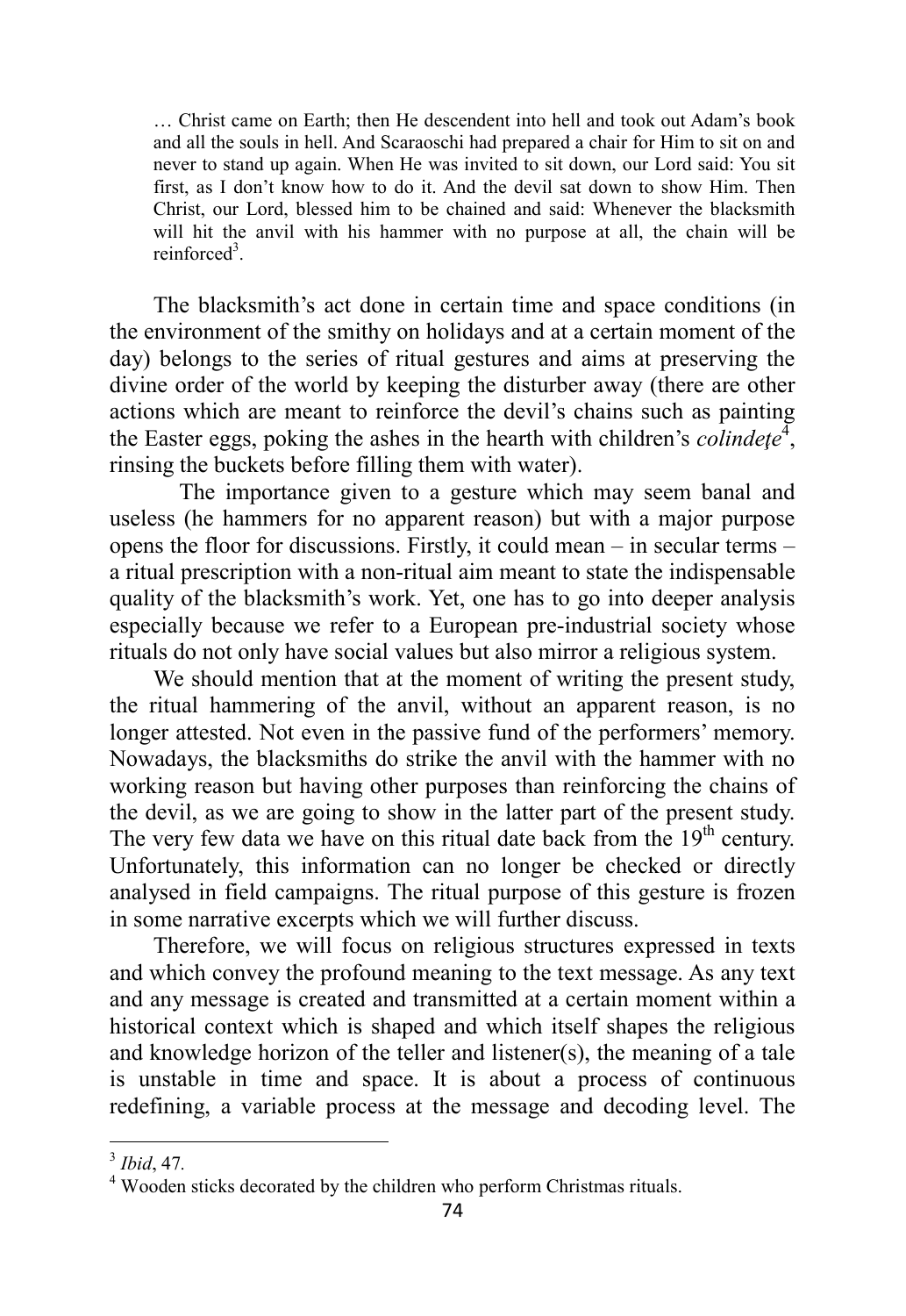topics proposed by this study are drawn up after a 100-year dive back in time without the possibility of synchronization between the artist, the author of the study, and the meaning given to the texts and rituals by those who performed them at least at the time the texts were recorded. What about earlier in time? Therefore the interpretations that follow will be cautiously presented, the main precaution being the concern of keeping them accurately related with traditional Romanian culture in general.

The quoted legends seem to be part of ancient religious mythological structures, which used to be quite extensive and out of which we have witnessed only more or less disparaging fragments. We will not try to rebuild these structures as they have been diluted, reshaped by other religious structures – Christian ones in Europe – or have been spread in parallel with the latter ones, exchanging meanings.

"The so-called *collective* memory is not a closet full of old things but a forever active device which ceaselessly renew the material. The final product, no matter the moment it is grasped should preserve the reshaping and the filtering it has suffered. In other words, the starting topic cannot be recognised at finish. Changed, thus altered by those who handled it for centuries, it now belongs to a pattern which is not longer the original one even if the successive remaking has taken place within one and the same people. More so if the whole process is modified by the intervention of a foreign culture<sup>5</sup>.

Therefore, who is the blacksmith? Which other folk characters is he paradigmatically related to? Who is the captive character? What is the deep message transmitted by the narrative variants which talk about the character's captivity?

The texts quoted at the beginning of this study contain the motif of a supernatural object which is able to capture anything and anybody – the object which *binds.* This motif opens up the possibility of associating characters which at a first glance has very little to do with each other. At this stage, our analysis funded on narrative scenarios which integrate the above mentioned motif will be more general.

## **Just the blacksmith**

l

The ATU 330 type in the international catalogue of folk narratives, widespread in Europe,  $-$  "A knapsack that draws people into it" [i2071, D1413.1, D1413.5,  $1412.1$ ] – mentions a poor blacksmith who puts up

<sup>5</sup> Georges Charachidzé, *Prométhée ou le Caucase* (Préface de Georges Dumézil), Paris, Flammarion, « Nouvelle Bibliothèque scientifique », 1986, Romanian edition by Barbu and Dan Sluşanschi], Bucharest, Meridiane, 1988, p.262.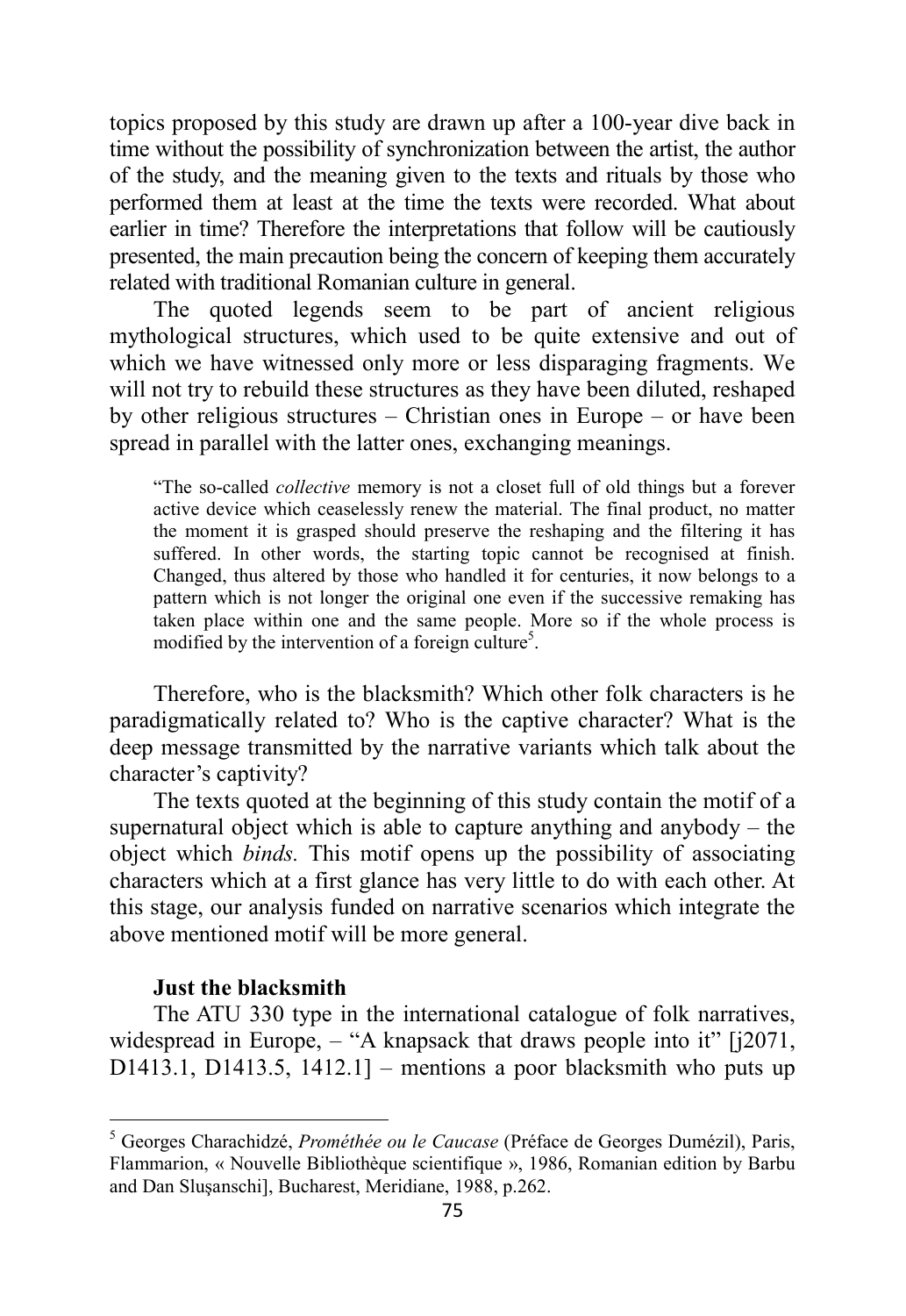God and Saint Peter for three miraculous objects able to take anyone captive. In the Romanian folk repertoire this type is very often combined with ATU 332C\* type – "An old soldier becomes the doorkeepers for heaven<sup>",6</sup>.

Elena Niculiţă Voronca published the tale *The Blacksmith and the Devil* at the end of the  $19<sup>th</sup>$  century: A poor blacksmith sells his soul to the devil for a barrel filled with money. One day, God and Saint Peter go to the smithy to shoe their horse. The blacksmith does not ask for money. For his kindness God offers him a miraculous chair. Whoever would sit on it could not stand up without the owner's permission. When the devil comes to take the blacksmith's soul – as agreed – sits on this chair. *Sit for a while and wait for me to finish my work.* The devil sits down (…) but he is not able to stand up when he wants to<sup>7</sup>. In order to be allowed to leave the devil clears the blacksmith's duty. Yet, "having been used to lots of money, the blacksmith finds it difficult to make ends meet. Therefore he again promises his soul to the devil and gets another barrel of money." This scenario repeats two more times, the blacksmith being given a tree (a pear tree) and a knapsack by God as "he would give away the money to everybody who needed it". Both objects are able to keep someone captive in $8$ . On his death bed the blacksmith tells his wife to put his pliers in the coffin<sup>"9</sup>. He went to hell but seeing the pliers, the devils got scared and didn't let him in. "God makes him the Heaven's gatekeeper". Here, just like Ivan Turbincă but without the supernatural object which *binds*, the blacksmith distorts God's words preventing death from its divine purpose (eating trees instead of people) and tending to unbalance the world's order. "God punished the blacksmith by resurrecting him and making him carrying Death on his back because she<sup>10</sup> was so weak that she could barely walk"<sup>11</sup>. As Death starts eating

 $6$  The types mentioned above – and combined with other narrative types – have an almost universal character, being attested in Europe, India, Middle Orient and America.

<sup>7</sup> Elena Niculiţă-Voronca, *Datinele*, I, 261. The motif of the chair which binds is attested in ancient Greek myths: Hefaistos makes such a chair that whoever sits on it is not able to stand up. The God sends it to his mother, Hera.

<sup>8</sup> *Ibid.*

<sup>&</sup>lt;sup>9</sup> Ibid.We think that placing the pliers inside the coffin could be related to the legends about Catholic saints in which the blacksmith shoeing a devil clamps the devil nose with the pliers – this practice is really used when horseshoeing – thus scaring him away. Ever since then the devil has not got closer to the smithy. We are also wandering whether we cannot spot here a custom specific to the blacksmith's burial.

<sup>&</sup>lt;sup>10</sup> In Romanian language Death is perceived as a female character.

 $11$  *Ihid*.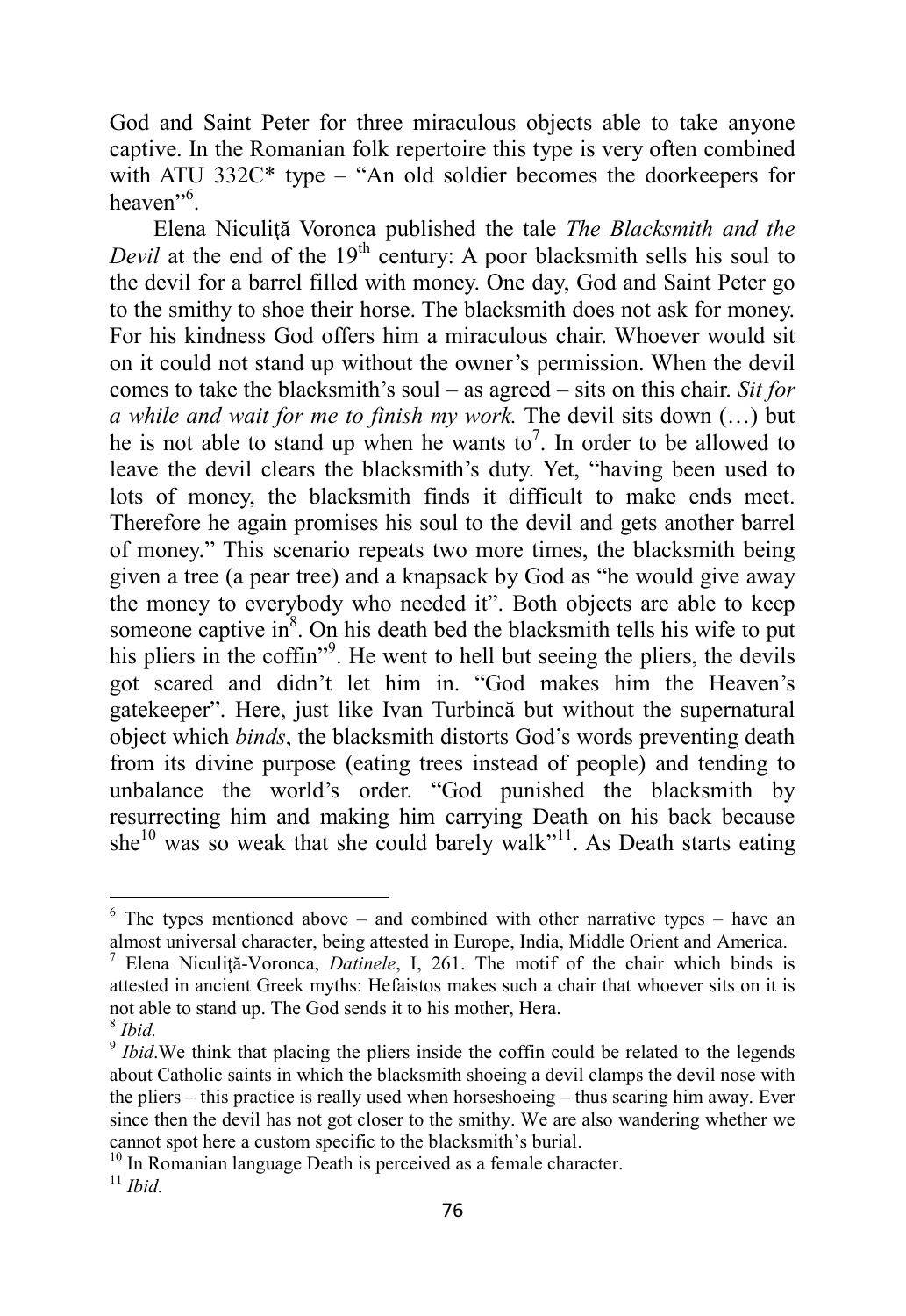people she becomes heavier and heavier and he can no longer carry her. Then, the blacksmith uses a trick similar to Ivan Turbincă's (who locks death inside a coffin pretending he does not know how to get inside) but also to Jesus' (who makes the devil sit on the chair which does not allow him to stand up).

He asks her how she can get inside a locked 16-room house. *I turn into a fly and get inside through the keyhole.*" Asking her to show him how she does it, the blacksmith locks Death inside a walnut. Death is *bound* again but without a supernatural help which means that his gesture does not fit into the divine coherence. Eventually, the blacksmith is hungry and cracks the walnut. Then Death gets out and says: *You wanted to eat me? Well, I will you eat you.* And she eats  $\text{him}^{12}$ .

#### **Solomon the Wise, the first blacksmith**

The strategic trick used to fool the opponent by pretending being ignorant and thus stimulating the other's pride brings forward another character, namely the Wise King Solomon who locks the Plague inside a rabbit's bone (*The Story of Wise Solomon and the Plague,* apud Sabina Ispas, 2006:249-254) and who tricks death pretending he does not know how to lie in a coffin (legend collected by Ovidiu Bîrlea in  $1963$ )<sup>13</sup>. These legends reiterate the last episode in the tale belonging to ATU 330 type in which the hero does **not** have a miraculous *binding* object of divine origin but acts on his own.

However, the connections between Solomon the Wise and the blacksmith are more profound and lead us to the theme of chaining the devil as Solomon himself is considered to have bound the devil in chains according to type ATU 803 (*Solomon binds the devil in chains in hell*).

Solomon made a big chain, girded the mountain with it and bound the devil to the mountain. *Now, you will sit there tied up (…). And this chain no matter how long you are gnawing at it will be reinforced when the blacksmith strikes the anvil with the hammer with no working purpose.* Even nowadays the blacksmiths hammer the anvil once before starting work. Solomon's father was a blacksmith and he strengthened the devil's chain himself $^{14}$ .

<sup>12</sup> *Ibid.*

<sup>13</sup> William F. Hansen in his book *Ariadna's thread: a guide to international tales found in classical literature* emphasises the parallel between Sisyphus' myth (Sisyphus tricks Thanathos asking him to show how to handle the chains; Thanathos is thus chained in Tartat. From that moment on, nobody on earth dies. Ares, when asked by Zeus, releases Thanathos) and the ATU 330 tale structure.

<sup>14</sup> Sabina Ispas, *Preminte Solomon. Legenda populară românească între canonic şi apocrif* [The wise Solomon. The Romanian popular legend between canonic and apocriph], Bucharest, SAECULUM I.O. 2006, p. 149.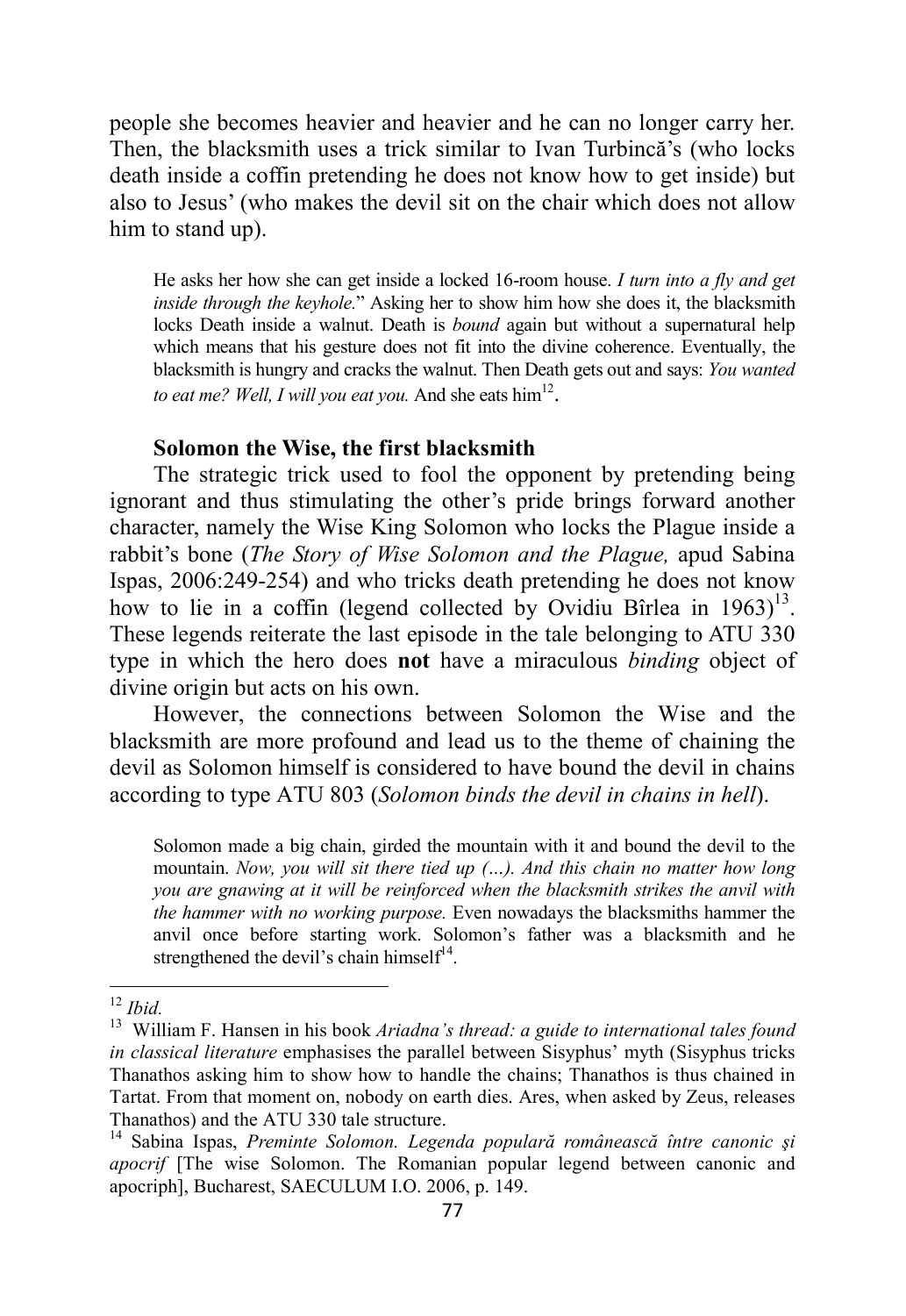Unlike the variant cited at the beginning, in this case the primal gesture of hammering the anvil with no working reason was done by Solomon. Thus, his action set an example, Solomon being the first blacksmith ever. On the other hand, there is a specific group of narratives which reiterate the theme of hero's temporary hidden identity, namely "The Son of the King and of the Smith (AT 920) is frequently connected with the name of the Solomon. The king decides to get rid of his son and exchanges him for the son of a smith $"15"$ .

#### **Saint Haralambos**

l

There is yet another character that should not be neglected. This is Saint Haralambos. The hagiographic tales (widespread between the  $17<sup>th</sup>$ and  $19<sup>th</sup>$  centuries) present him as keeping the Plague bound in iron chains received from God as reward for his faith and his martyrdom's sufferings. The chain has the miraculous quality of unbinding only at the Saint's command. Yet he does not overuse his power, as other characters do (the blacksmith repeatedly signs the pact with the devil and just like Ivan Turbincă or King Solomon selfishly, superficially and unjustifiably arrogate control over death), thus maintaining this divine gift. Saint Haralambos is the only one who remains obedient to God till the end. This is one of the reasons why we are postponing now the analysis of his place within the gallery of the already mentioned characters. The blacksmith will release the prisoner.

The narratives we are dealing with in this part belong to the two genres: tales (*The Blacksmith and the Devil*) and legends (hagiographic legend – Saint Haralambos' – and etiological ones with eschatological meaning – the chained devil). Their spread in different spaces and cultures is not consistent. *The Blacksmith and the Devil* type attested all over Europe and Middle  $East^{16}$  has local specific variants due to the manner of combining the episodes, contamination with other types and to its denouement. The legends about the chained devil, also attested in a large area, are usually included in the King Solomon cycle, with local variants. Not the very presence of this kind of narrative in a certain culture gives the specific character to that culture but the way in which both the narrative structures and their heroes are integrated among the

<sup>15</sup> Stith Thompson, *The folktale*, University of California Press, 1977, p. 159.

<sup>16</sup> On type AT 330 narratives, *The Smith and the Devil or The Smith and the Death,* Stith Thompson wrote: "The story has been told in so many forms, both literary and oral, that a clear hystory of it would be very difficult to trace".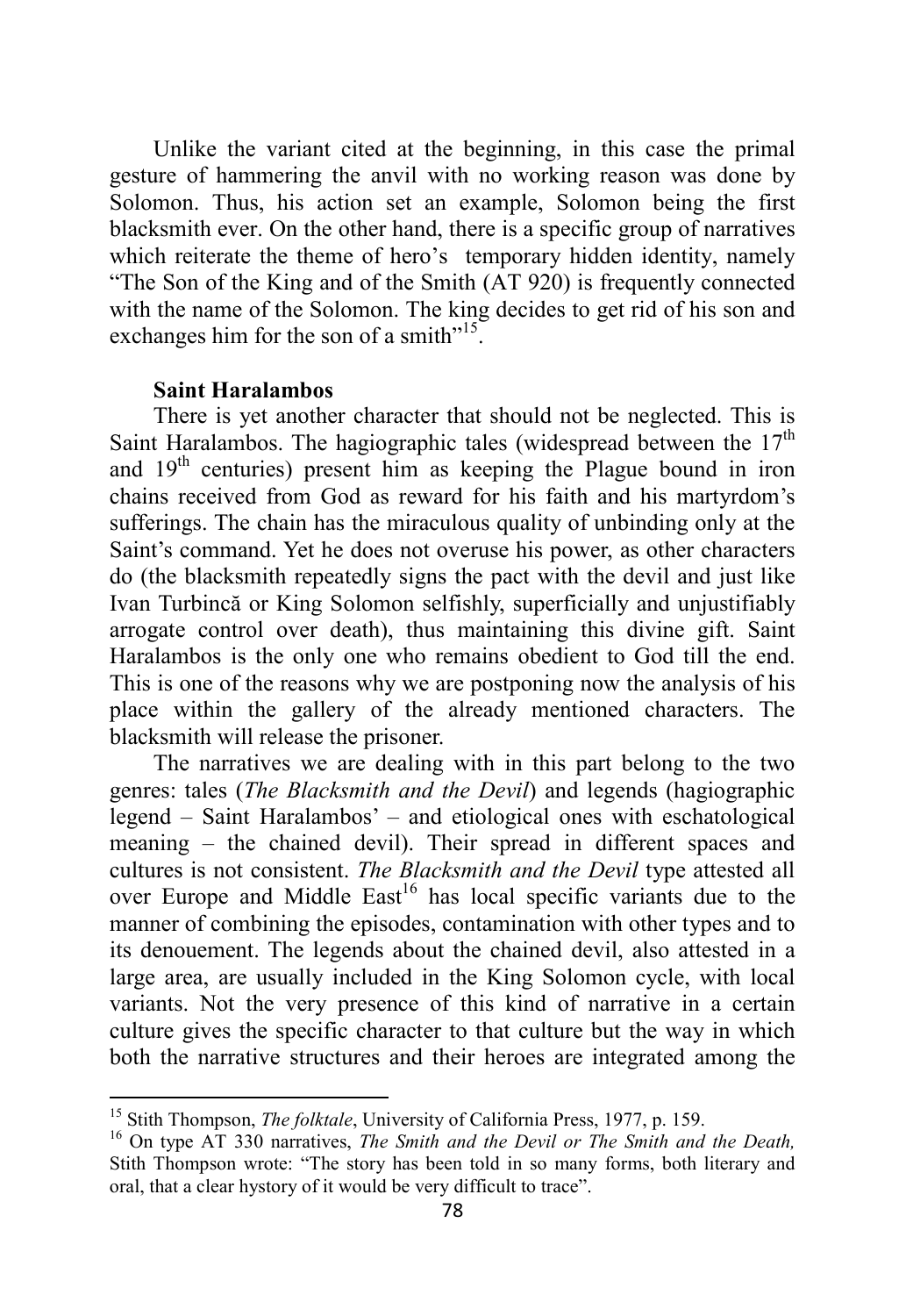other elements of the cultural system in which they appear. Our general approach of some characters that are involved in similar narrative structures (without being interchangeable) will focus further on shaping the typological profile updated for each of these characters. Then, we will consider their narrative place in order to reach the message transmitted during the hammering ritual and the customs which justify and consecrate it. However, out further analysis will not start from the blacksmith or Solomon or even from Saint Haralambos, but from the common element for all of them: the prisoner.

### **The Prisoner**

The prisoner is the devil or death or the plague. We will not discuss death as she follows God's order, thus not being destructive. There remains the devil and the plague. The latter is similar to the devil as its hunger makes it the destroyer par excellence $17$ .

Before going further allow us to temporarily skip another element, namely the blacksmith in the tales about the devil, as his presence is not compulsory for the plot and its meaning. Moreover, the main character in many 330 ATU type is not only a blacksmith but also a soldier or just a poor man. Yet, the main character in the legends about chaining the devil is the blacksmith. These narratives will be our next main topic.

Which of his many faces does the devil have here?

It is said that once a blacksmith went to his (the chained devil's, L.J.I.) place, underground. And he told him: *Why do you beat us? Why do you kill us, my mother and me?* They are made of iron. That blacksmith went to his place to ask him what he would do if he were set free. *I would crush the world*, he said, *for the good things I've done to the people who are now keeping me bound here!* That blacksmith came back and told the others: *Keep hammering and don't let him go*  'cause that's what he said. And they still keep hammering"<sup>18</sup>.

This devil does not belong to the same tradition as the fallen angel's.

The ritual of hammering with no reason for strengthening the devil's chains is part of a tradition spread beyond the Romanian cultural area. We lack both the competence and the information for a comparative analysis between different geographic spaces and cultures.

<sup>&</sup>lt;sup>17</sup> That is why Saint Haralambos received the chain which keeps it captive. He releases it only at God's command – its presence in the world is a tool of divine punishment – and brings her back in controlled captivity.

<sup>18</sup> Elena Niculiţă-Voronca, *Datinele*, I, 115.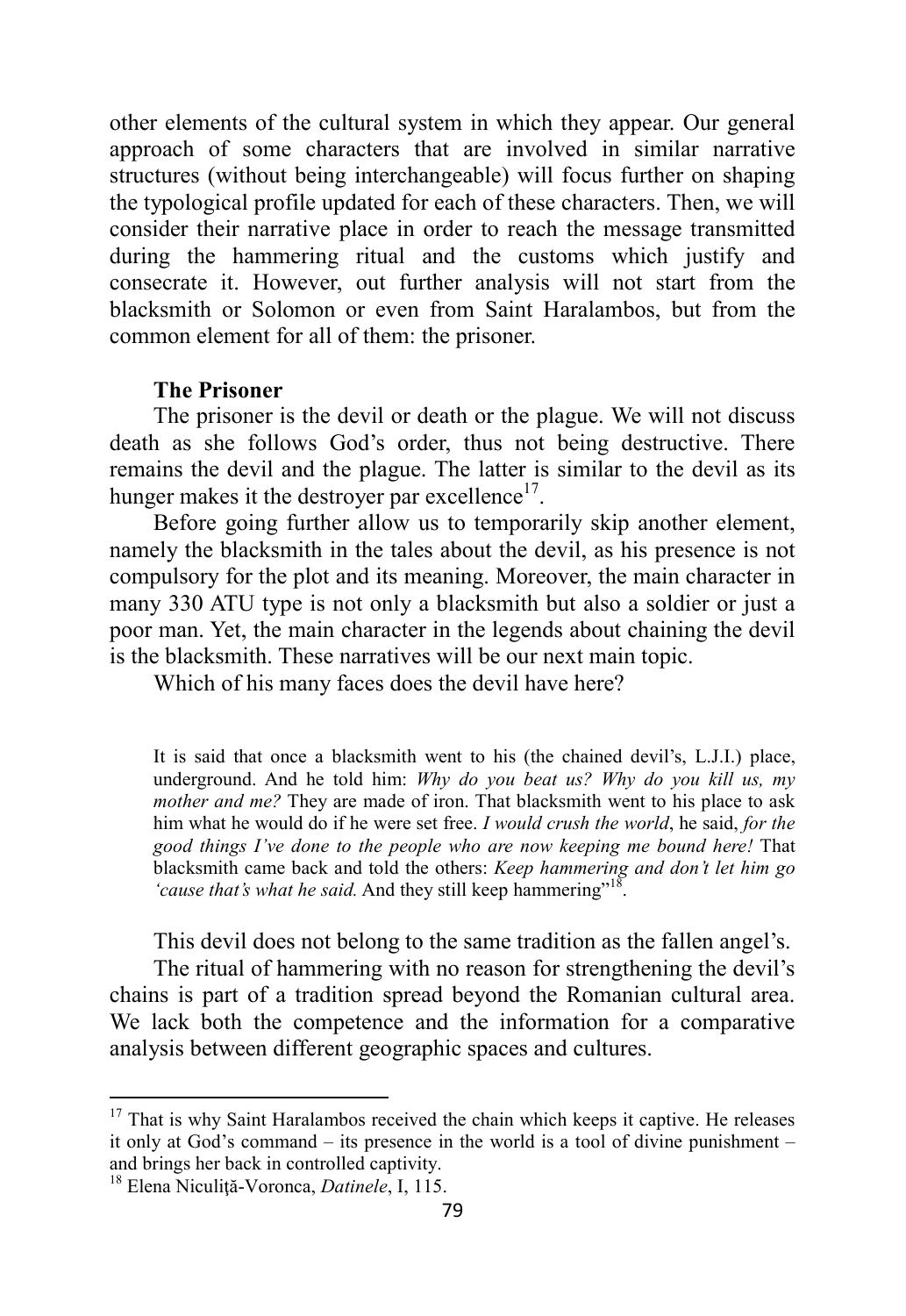In south Germany and the Tyrol, when a blacksmith rests from his work on a Saturday evening, he strikes with his hammer three blows upon the anvil, thereby chaining up the Devil for the ensuing week. And so likewise, while hammering a horse-shoe into shape, he strikes the anvil instead of the shoe every fourth or fifth blow, and thus makes doubly secure the chain wherewith Satan is bound<sup>19</sup>.

The quoted fragment is dated back at the end of the  $19<sup>th</sup>$  century, like in the Romanian case. These are the only mentions we have found except Caucasian epic and ritual ample structures. It might have covered a wider territory but we have not found them mentioned. It is also possible that at the end of the  $19<sup>th</sup>$  century (a period rich in folklore collections) the above mentioned traditions to have already been diluted or maybe written down in editions or languages inaccessible to us.

Yet, they could also have appeared at a superficial level in European cultures where they might have had a short life. However we have too few documents to be able to speculate upon their area.

It is remarkable their persistence and presence in the Caucasus Mountains, a place which appears as a burning core very strong compared with the European flickering flames. More than this it is the only place thoroughly known as the first written mention of the traditions we are talking about dates back in the  $9<sup>th</sup>$  century and the oral variants are still transmitted. Georges Charachidzé's *Prometheus or the Caucasus* offers an excellent approach of these traditions. An extended epic cycle is dedicated to Amirani (having name variants), the warrior hero. He also has the attributes of a civilising hero but ends up using his physical strength in a destructive way. He kills everyone around him until there is no one left to fight with. Then he challenges his godfather, Jesus Christ, to fight him. In the aftermath of this fight Amirani is alive but bound.

The old women say that he is chained in a cave; that two dogs are licking ceaselessly his iron chains and he is trying to escape to put an end to this world. Yet, at the noise of the blacksmiths' hammers striking the anvils, his chains, it is said, are reinforced. That is why on Sundays many blacksmiths strike the anvil with a hammer three or four times. Thus, they say Artawazd's chains are strengthened again"<sup>20</sup>.

This is an excerpt from a text written in the  $9<sup>th</sup>$  century. Mentioning the old women as legendmongers could suggest not only that the author

<sup>19</sup> Robert Means Lawrence, *The Magic of the Horseshoe with Other Folk Lore Notes*, Boston and New York Houghton, Mifflin and Company, 2008, p. 33.

<sup>20</sup> Georges Charachidzé, *Prométhée*, pp. 99-100.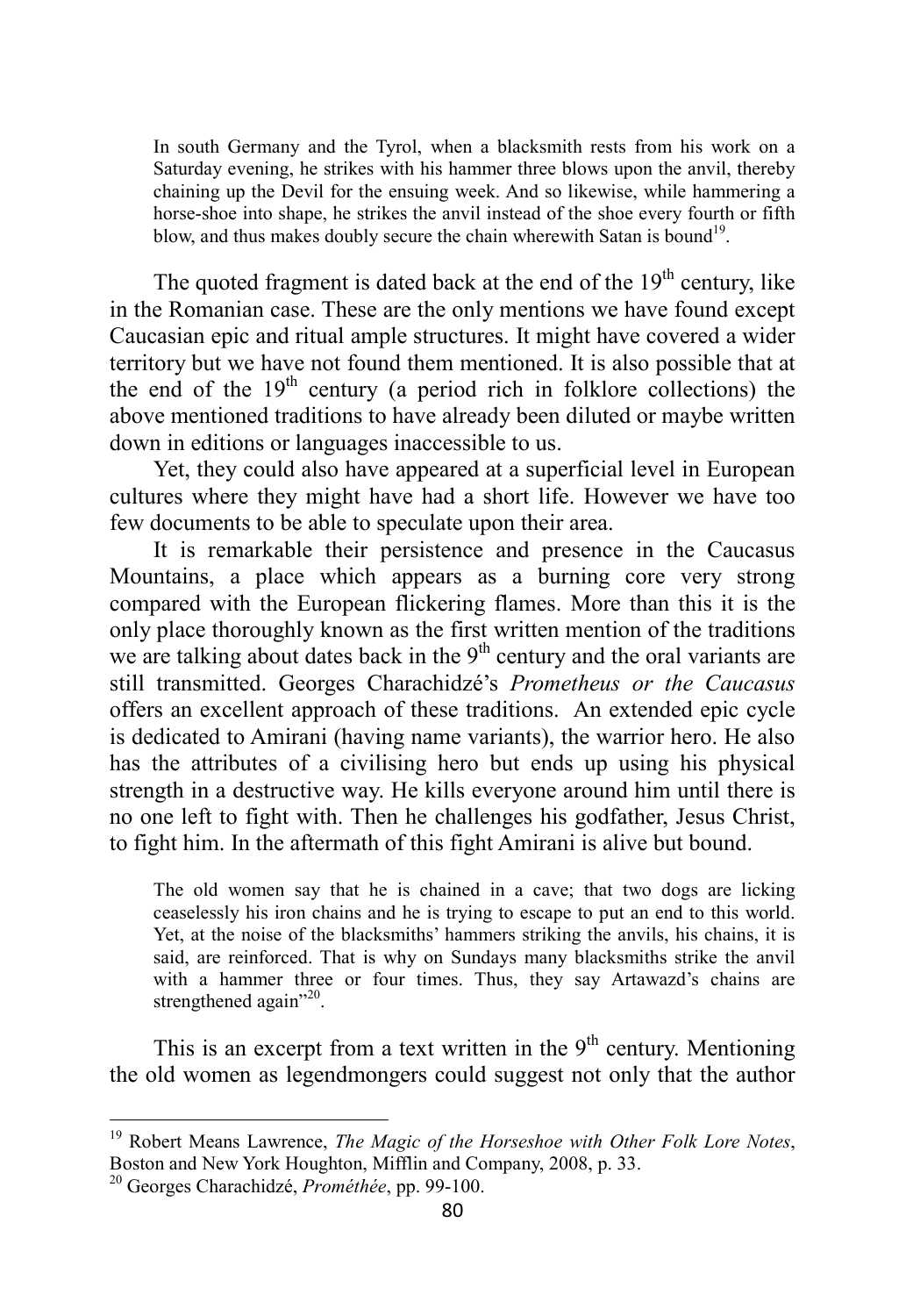of the manuscript is distancing himself from the legends' truth but also that only the older generations can remember the legend. Here is a fragment recorded in Western Georgia in 1964: "On Maundy Thursday, the blacksmith goes silently inside the smithy and strikes the anvil with his hammer three times. Thus, Amirani's chains become stronger and he remains chained"

Notwithstanding the long distance but considering commercial and transhumance routes which connected the Caucasus and the Romanian area there are striking similarities between these two territories. We will next mention another one directly linked with the characters we are dealing with here: "Amirani was Solomon's son. And according to Georgians of Mingrelian origin, Saint Solomon was considered the funder of blacksmithing. He had a smithy where he was working only with his bare hands, without using a hammer. (…) So a blacksmith is the one who fathered Amirani"<sup>21</sup>.

Coming back to Romanian legends we remember the iron-related nature of the devil which means that his creation had something to do with handling the blacksmiths' techniques, including striking the anvil with the hammer. In other words, the devil was made by a blacksmith $^{22}$ . Probably it is him who created his chains and who repeatedly reinforces them. Therefore, the connection between the prisoner and blacksmithing is puzzling. The creator becomes the enemy of the created being. The changing of the sign is mirrored by changing the roles around the chair or the chain which binds: the one who sits down on it is not the one that this chair was meant for and who was supposed to be bound (the devil had created the chair for Jesus Christ) but the one who had intended to bound the sitter.

The entire narrative fragment discussed here emphasises the opposition between *the one who binds* and *the one who is bound*. Each of them defines himself as the very opposite of the other one. The former is witty, the latter witless; the former periodically takes on the role of preserving the world balance, while the latter, the role of destroyer; the former is active (strikes the anvil), the latter, because of the chain, passive (but not motionless, as he is gnawing the chains), pending; the former's action annihilates the latter's action. Moreover, one's presence means the other's absence, or better his retreat.

The presence and absence principle draws us nearer to the core of

<sup>21</sup> *Ibid.*, p. 199.

<sup>&</sup>lt;sup>22</sup> There are a few topics in the study *The Metamorphoses of Iron* which meet the one raised here. See supra.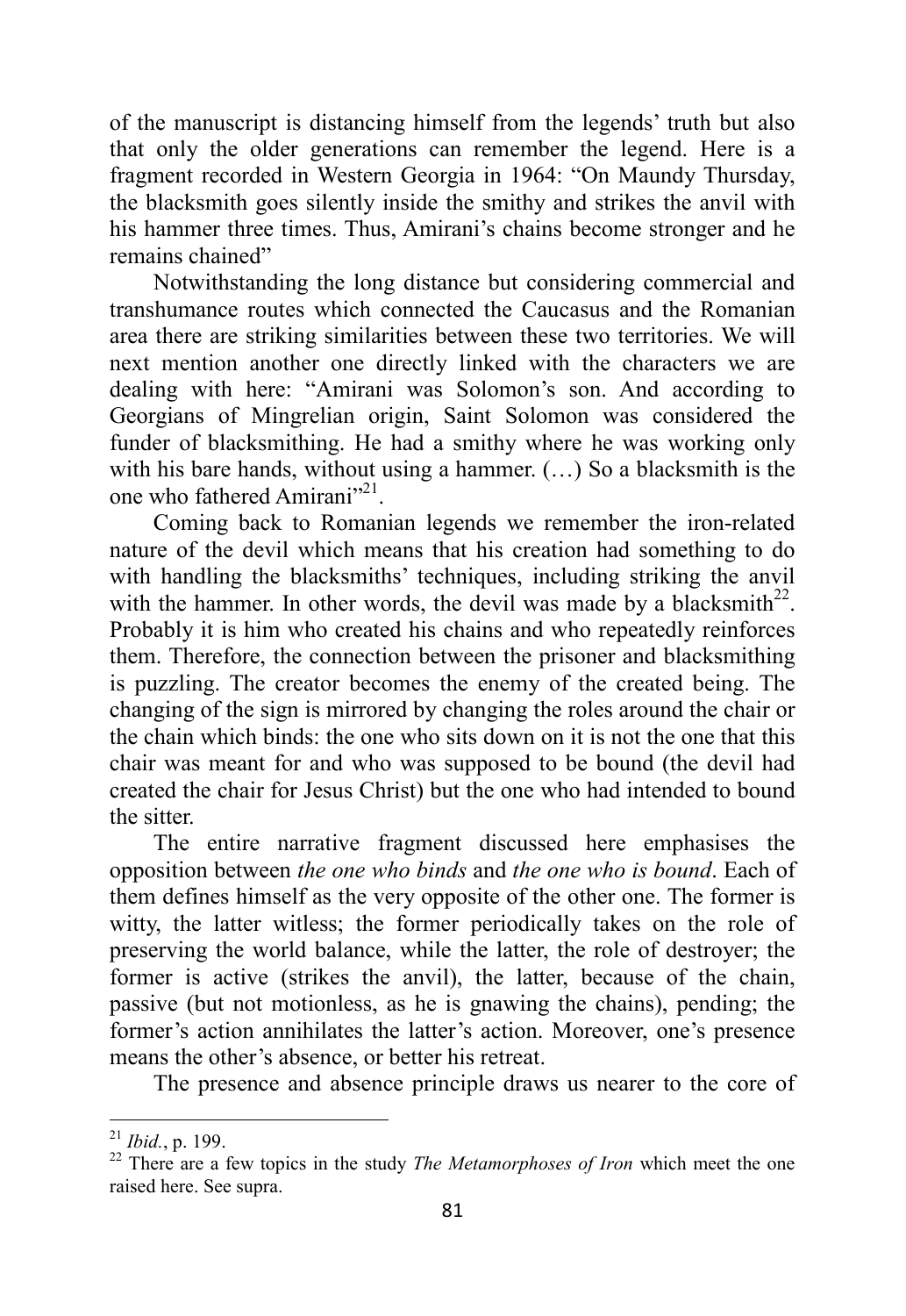our study, namely the cyclic feature. The profound and common pattern of all the narratives mentioned so far is as follows: retaining a supernatural being with precise functions for the world balance then releasing this being, then, retaining again. Considering that these legends have an eschatological character we are not talking about seasons' cycles but about mankind cycles. At a certain moment the balance ensuring the current version of the world should fall apart, meaning the end of *this* world, because this is how mankind can move further to new a hypostasis. It will thus suffer a metamorphosis. This destruction will be done by the one who, for now, is kept prisoner, in agreement with the one who has bound him. Saint Haralambos would never do this as he is forever compliant with God. The blacksmith is the one who will eventually do it. He will stop striking the anvil for no working reason as he has already had doubts since he went to the devil to ask him what he would do if he is released. And the chains will be broken.

If we acknowledge the archaic character of the above analysed legends, which might date back in time before Christ, one should not forget that for more than 1000 years they were transmitted within a culture shaped by Christianity. The influence of Christianity is not limited only to a possible change of the character's name (the civilizing character turns into a Christian devil) but moreover to a change in the very meaning of the text.

In the Romanian legend Jesus Christ is the one who started the ritual performed by the blacksmith. Furthermore He is the One who broke the iron gates of hell and freed the captive souls. Yet, the final redemption comes after the release of the devil when the world, as we know it now, is spiritually recreated into divine, heavenly and timeless New Jerusalem. The presence and absence cycle will be broken. As the Holy Spirit will be everywhere changing the essence and not the form of this world and mankind. In this divine plan the blacksmith will have his part to play.

II.

The 2009-2011 interviews with the blacksmiths whom we watched working have led us towards a totally different level of analysing the gesture which we are going to call generically to strike the anvil with the hammer *with no reason*.

 L.J.I: Do you happen to strike only the anvil, without having a piece of iron on it?

*C.B.: Well, how shall I put it?* [...]. *That is the thinking time from hand to thought* (informant Cornel Bălăceanu, 2010**).**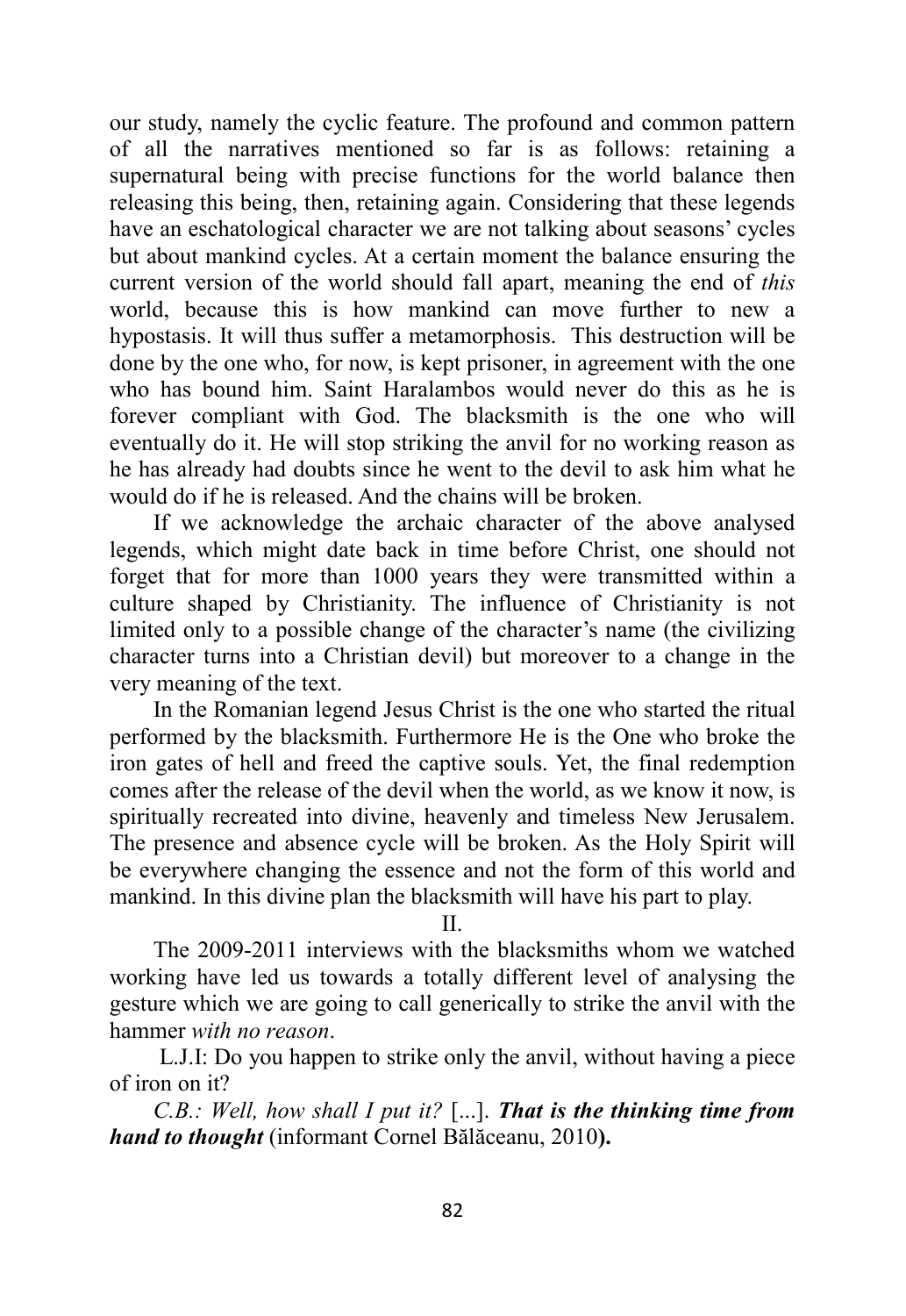LJ.I: When you are working why do you sometimes strike the anvil and not the iron piece? Why don't you always strike the iron piece?

*I.O.: Not to hurt it too much* [He laughs]*. I do this in order not to skip the rhythm. 'Cause I move the iron piece and I'm thinking: I have to do this and that* (informant Ilie Olaru, 2011).

 The explanations offered by the blacksmiths remain hidden for the outsiders who also notice that he strikes the anvil and not the iron piece but do not have access to the reason of this action. " 'Cause he is blind like all the blind. If you take a good look at him you'll see that he cannot see the iron when working – when he strikes, he misses it twice, and only eventually he manages to strike the iron piece"<sup>23</sup>.

A gesture is the kinetic expression of a segment of knowledge characteristic to iron processing. Making an object entails three necessary phases: (1) activating knowledge, (2) transposing knowledge into gestures which aim at (3) making the object. We are dealing with the cognitive realm. What does knowledge consist in? How is it mentally organised? How is it exteriorised? How and how much is the blacksmith aware of it? How does he express this awareness? How is it conveyed? These are questions which aim at an area difficult to investigate by an outsider. The access to the domain to be analysed is mediated by words although it is a domain where words are replaced by gestures and sensory stimuli (colours, hardness, malleability, sounds); a domain whose main verb is *to make* and not *to say; to show* and not *to explain.* 

Considering that the blacksmith's discourse is conveyed by gestures – *to show –* and it implies face-to-face interactive communication, a *sine qua non* condition of orality, we propose the hypothesis of approaching iron processing from a double perspective: folkloristic and cognitive anthropology. Our proposal deals with a theoretical and methodological extrapolation from folkloric performance, when the immaterial artefact is created and transmitted, to the very process of creating the material object. This extrapolation is based on the element common to all mechanisms of creating and orally transmitting the formalized expressions, no matter the language they use (words, melodies, rhythms, gestures), namely variability, *acting* a cognitive structure at a certain moment and, starting from this, creating the unique variant, characteristic for that particular moment. We are talking about the story teller or the epic song singer (we have chosen these two examples because the fairy tales and the epic songs are the most formalized folkloric genres), on the one hand, and the blacksmith, on the

<sup>23</sup> *The Girl, the Ironsmith and the Boots maker,* 1909, p. 201.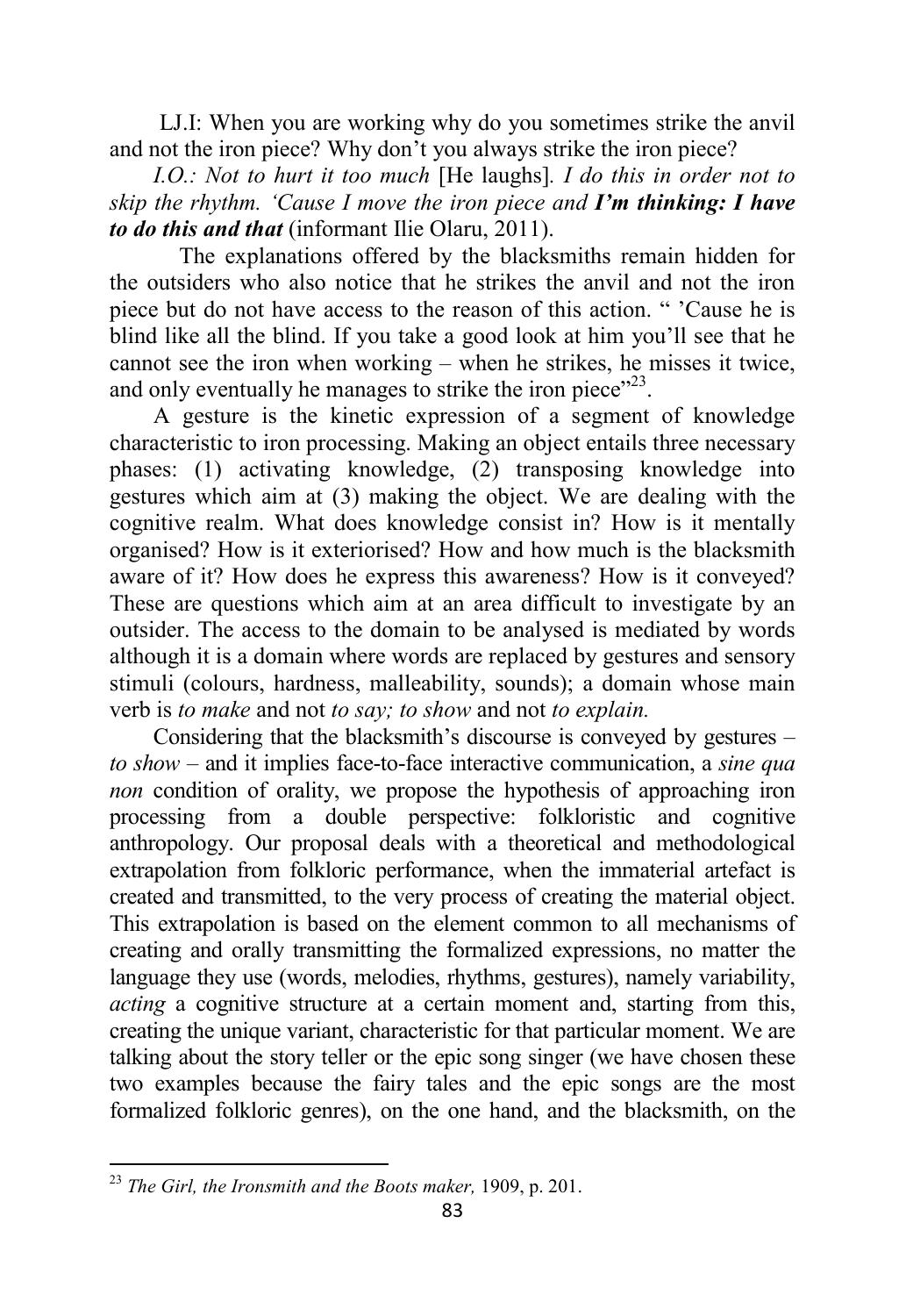other hand<sup>24</sup>. The fairy tale is a final, unique and distinct product (as it can not be told again in a similar manner) and so is the object produced (we are not considering here the mass market products) although it is tangible. Yet, the whole range of gestures and body movements structurally displayed which aims at producing an iron object is not tangible or material in any way, thus being irreversible and unrepeatable. In other words, the blacksmith's movements while making an object, the sequencing, could be comparable with a folkloric performance process. Lauri Honko's question – "What precedes a performance?" – as well as his considerations upon the process of creating an epic song are also relevant for our topic:

To be able to understand the production of text in actual performance, it seems necessary to postulate a kind of "pre-narrative," a pre-textual frame, that is, an organized collection of relevant conscious and unconscious material present in the singer's mind. This material consists of (1) textual elements and (2) generic rules for reproduction; we may call it a "mental text." It is not as fixed as its documented manifestations may suggest, but it is only through its fixed manifestations that we can try to construct components of a particular mental  $text{text}^{25}$ .

It is obvious that a blacksmith does not use words and his *mental text* is not a verbal one but made up of figurative representations. However, this fact does not fundamentally change the things. The textualization mechanism (in Lauri Honko's terms), namely the multiple phases in assembling the meaning units in order to create a message is similar.

During the process of oral, verbal or musical creation, the creatorperformers relate to a mental patter which represents the variant previously produced and which is adjusted to the concrete current performing context.

Unlike the result of a performing situation whose final product is immaterial and irreversible thus not being able to be readjusted afterwards, a material artefact can be felt, smelt, seen when it is completed; it is not irreversible. This is one major difference between the two performing types of creation: the mental model of the blacksmith can be doubles by an exterior, concrete one which is handled as it had been

 $\overline{\phantom{0}}$ 

 $24$  This approach could also be used when talking about any of the specialized performers of a certain trade.

<sup>&</sup>lt;sup>25</sup> Lauri Honko, *Epics along the Silk Roads: Mental Text, Performance, and Written Codification* în "Oral Tradition", volume 11, issue 1 (March), 1996, Center for Studies in Oral Tradition, Columbia University, http://journal.oraltradition.org/issues/11i/ honko\_intro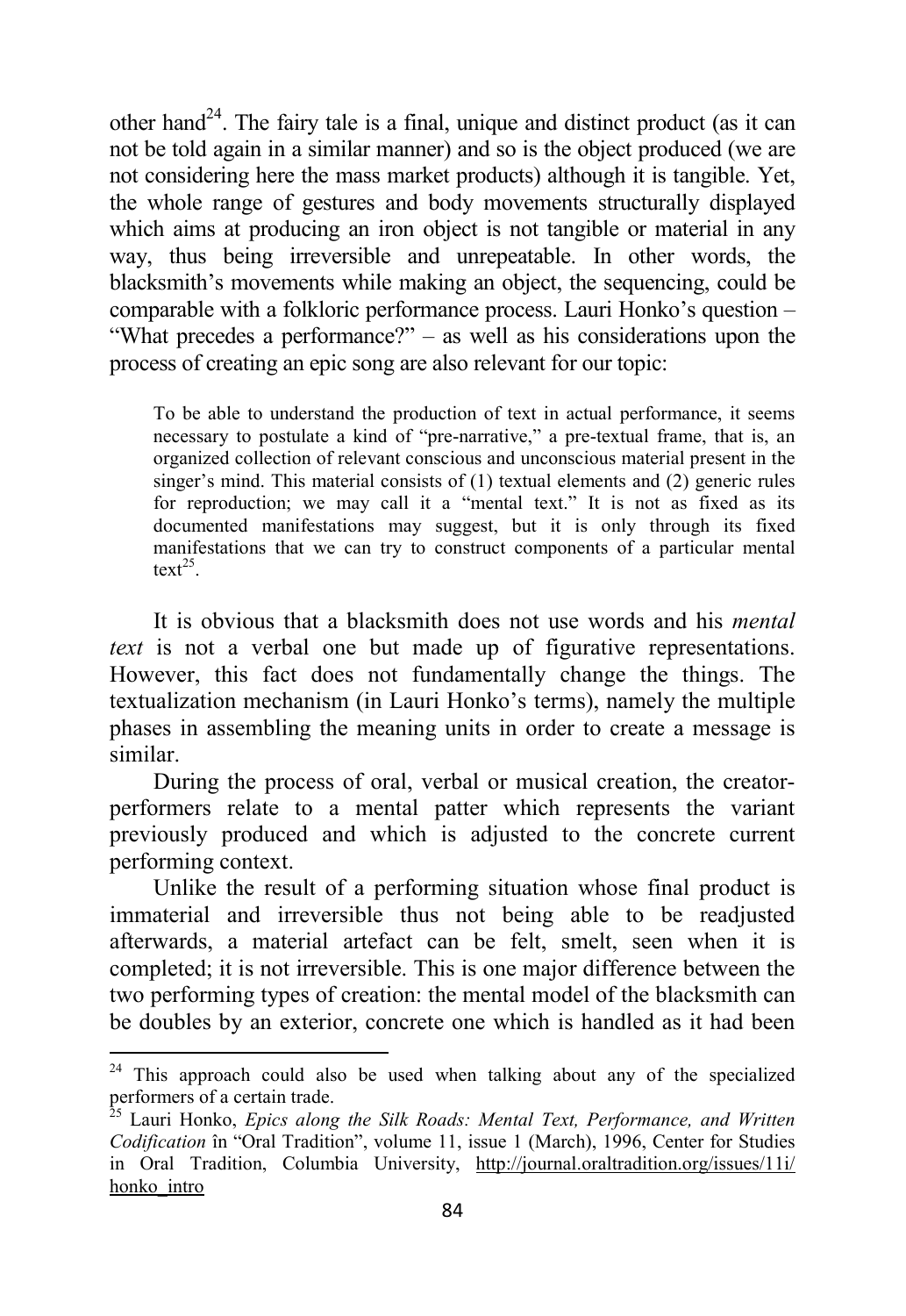produced at a previous moment by himself or by another blacksmith. The concrete presence of the object which is to be re-produced leads to the identity hypothesis opposed to the variability.

LJ.I.: Have you ever made two identical axe blades?

*I.O.: Certainly. Look! Two, three, four alike, look.* 

LJ.I.: Are they alike? Are they in any way different?

*I.O.: Everything can be made identical; if I want it to I can make it identical with another one. If someone comes to me and tells me: "Look, I want an exe just like this one", I measure it* (Ilie Olaru, 2011).

Nevertheless, two hand-made objects are never identical as acting the mental text – the fixed structure of gestural sequences which are exteriorized during the process of creating the finished product – cannot be identically repeated at two different moments. Also, as we found out during our field campaigns, the concrete model of the object to be produced does not replace the mental one but creates an image which is called on while performing.

LJ.I.: When you make an axe blade, for example. Do you have a pattern in mind or do draw it on paper beforehand?

*I.O.: No. Its image remains in my mind.* 

LJ.I: While working, are you thinking about that image in your mind?

*I.O.: No need. I can see it. When I start working on it, I can see the object being made.* 

[...]

LJ.I: Coming back to the axe blade. You've said that you have its image in your mind. When you work on it, what are you thinking about: what you have in mind, an axe blade you did before or the way it should look like at the end? Are you thinking about the past or the future?

*I.O.: My mind is at the measurements. At the material. I want to make it of a certain size, I look at it, I'm cutting a little piece off this axe*  [he has an axe in his hand and points at it], *just this little. It will be adjusted at the end, will be cleaned, as I will change a bit here, a bit there* (informant Ilie Olaru, 2011).

The body movement is a manifest text, acting the mental text. Each type of objects has its own gestures organized in characteristic structures. The performing process operates a strategy consisting of selecting the very gestures are needed out of the whole repertoire. This is done according to a dynamic relationship between a compulsory mental structure and its continuous adjustment to the specific features of each object and to the concrete performing context: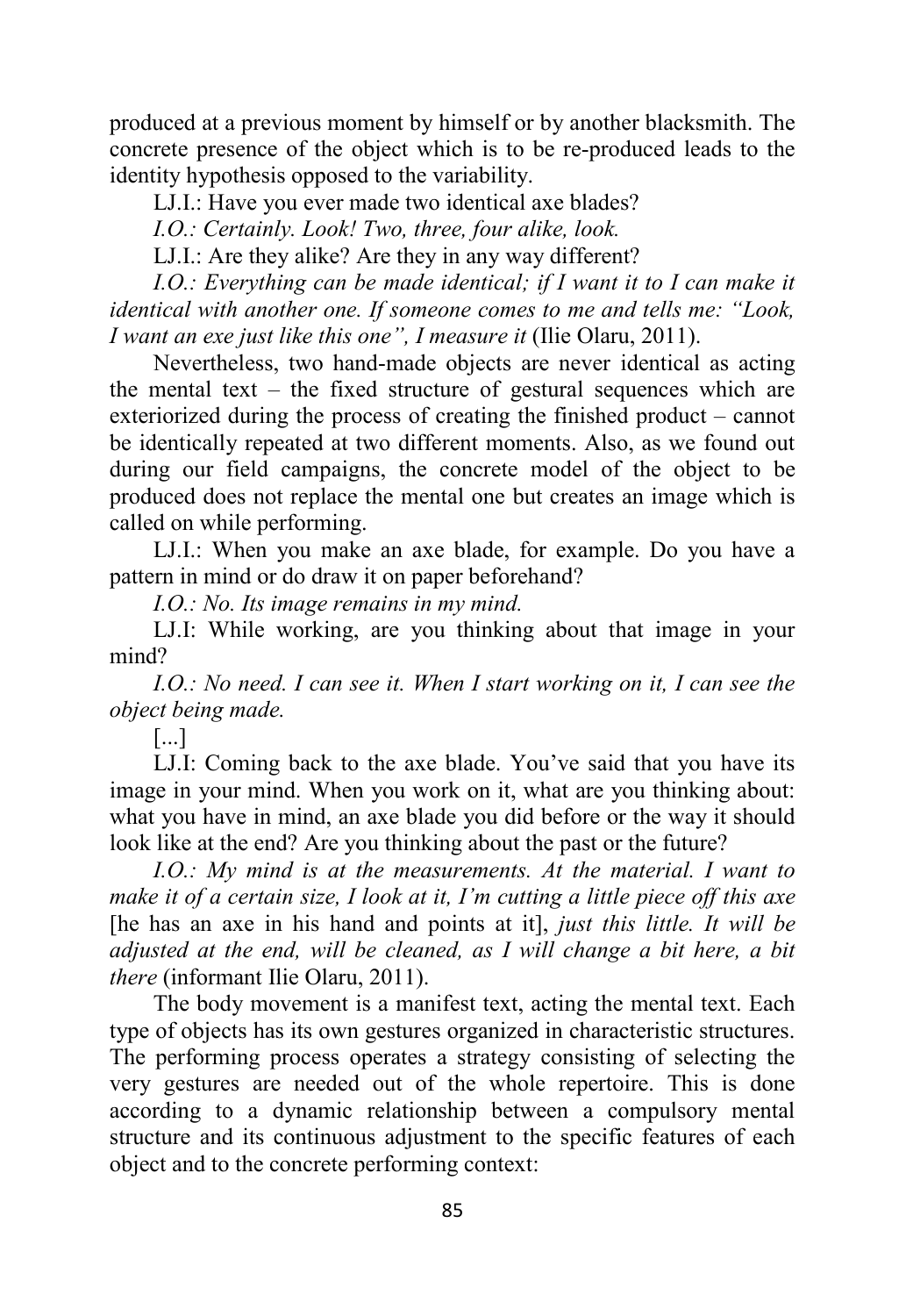*One should know the next movement. You turn the metal, you turn the iron piece…, another thing should be done. And quickly or the iron piece is getting colder and you have to put it back in the fire* (informant Cornel Bălăceanu, 2010**).**

"Structure and performance are understood as mutually constitutive"  $26$ (Keller, Keller, 1996: 27). The blacksmith's skills become visible when he is working and consist of the mental elements of his gestures (either autonomous or organized in sequences), of the relationships between them, of his skill to apply them, on the one hand, and on the other hand, of a rich knowledge repertoire having instrumental value: the metal consistency, knowing the temperature after the iron's colour, knowing the cooling speed, maintaining and adjusting the heat by controlling the air flow, maintaining a certain rhythm appropriate for body movement involved, assessing the strikes, communicating with the team partner (they are two or three when working), etc.

 "Tools can refer to words and other intangible as appropriately as to material objects […]. Blacksmithing provides activity in which the tools themselves are easily identifiable and the practices incorporating them easily observed"<sup>27</sup>.

*There are moments when you have to think very fast and also to make a move, fast. To toss the material* (informant Cornel Bălăceanu, 2010).

The rhythm and alternating movements (when an object is shaped, it is heated, forged, quenched, reheated, etc and the blacksmith is also to move from the hearth to the anvil and back, around the anvil, etc.) done against time (as unlike other types of material iron should be struck while it is still hot) require distributive attention, movement coordination, focusing skills, good memory, speed, ability to assess the previous gestures and to foresee the next ones.

*Hand and memory. If you don't know how to do it from the very beginning you will never be able to do it* (informant Avram Munteanu, 2009).

*The main thing is to know how to use your hands. This is the starting point for all the rest. 'Cause if you don't know what to do with your hands, with this hand* [the left one] *you work, with this one* [the right one] *you handle the hammer, you can't do a thing! And your brain. You don't have to focus on the moment you take out the iron and placed it on the* 

<sup>26</sup> Janet D. Keller, Charles M. Keller, *Cognition and Tool Use: The Blacksmith at Work*, Cambridge, Cambridge University Press, 1996.

<sup>27</sup> *Ibid.*, p. 20